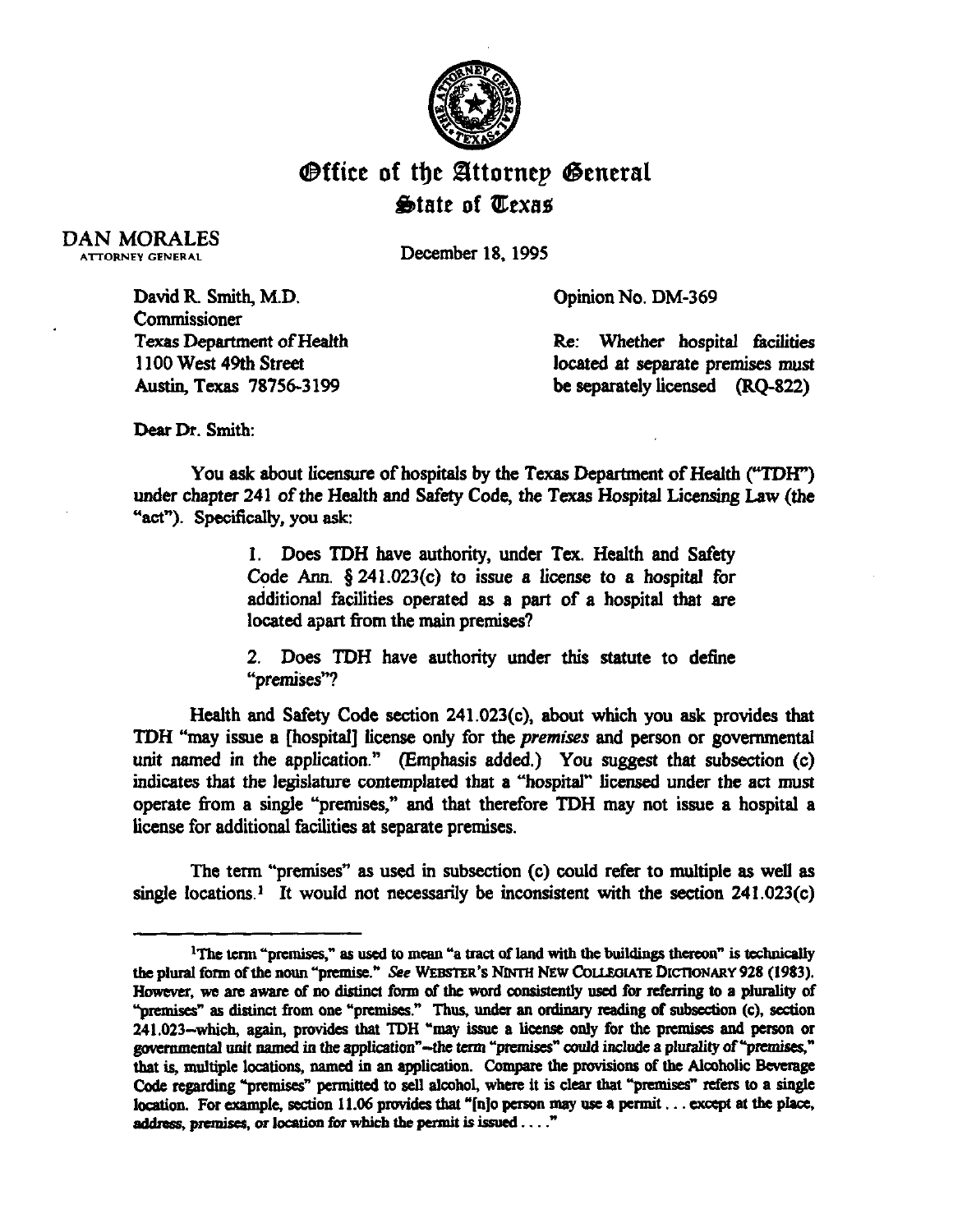provisions, or any other statutory provisions, for a license application to name as the hospital's "premises" more than one location, and for TDH to license the hospital at such multiple "premises." Section 241.022, providing for the license application, does not refer to "premises," nor do the act's definitions of "hospital."<sup>2</sup> We do not believe that the reference to "premises" in subsection (c) precludes TDH from issuing a hospital a license which includes facilities located apart from the main premises.

We note that the act requires licensure of each "hospital." See Health & Safety Code  $\S$ § 241.021 ("A person or governmental unit... may not establish, conduct, or maintain a *hospital* in this state without a license issued under this chapter."), .022(c) (TDH "shall require that each *hospital* show" indicated information on license application), .025 (TDH "shal1 charge each *hospifizf an annual* license fee") (emphasis added); see also Attorney General Opinion WW-794 (1960) at 3 ("All hospitals... must be individually licensed."). It would appear that the concern with the licensure of additional facilities at separate premises, which you ask about, should be whether the additional facilities should in fact be considered part of the same "hospital." Again, neither the act's definitions of "hospital" nor its other provisions indicate whether or under what circumstances separately located facilities should be considered to be part of the same hospital.

Under these circumstances, we believe that section  $241.026(a)$  of the act, which grants TDH broad authority to "adopt and enforce rules... to further the purposes" of the act, empowers TDH to adopt rules further defining "hospital" as the term is used in

(B) regularly maintains, at a minimum, clinical laboratory services, diagnostic X-ray services, treatment facilities including surgery or **obstetrical care or both, and other definitive medical or surgical treatment of similar extcot.** 

"Special Hospital," under subsection (11) means an establishment that

(A) offers services, facilities, and beds for use for more than 24 hours **for two or more muelated individoals who are regularly admitted, treated,**  and discharged and who require services more intensive than room, board, personal services, and general nursing care;

**(9) has clinical laboratory facilities, diagnostic X-ray facilities,**  treatment facilities or other definitive medical treatment;

- **(C)** has a medical staff in regular attendance; and
- **(D)** maintains records of the clinical work performed for each patient.

<sup>&</sup>lt;sup>2</sup>The term "hospital," under the definition in section 241.003, subsection (6), "includes a general hospital and a special hospital." "General Hospital," under subsection (4), means an establishment that

**<sup>(</sup>A) offers services, facilities. and beds for use for more than 24 hours for two or more unrelated individuals requiring diagnosis, treatment, or care for illness, injury, deformity, abnormality, or pregnancy; aad**